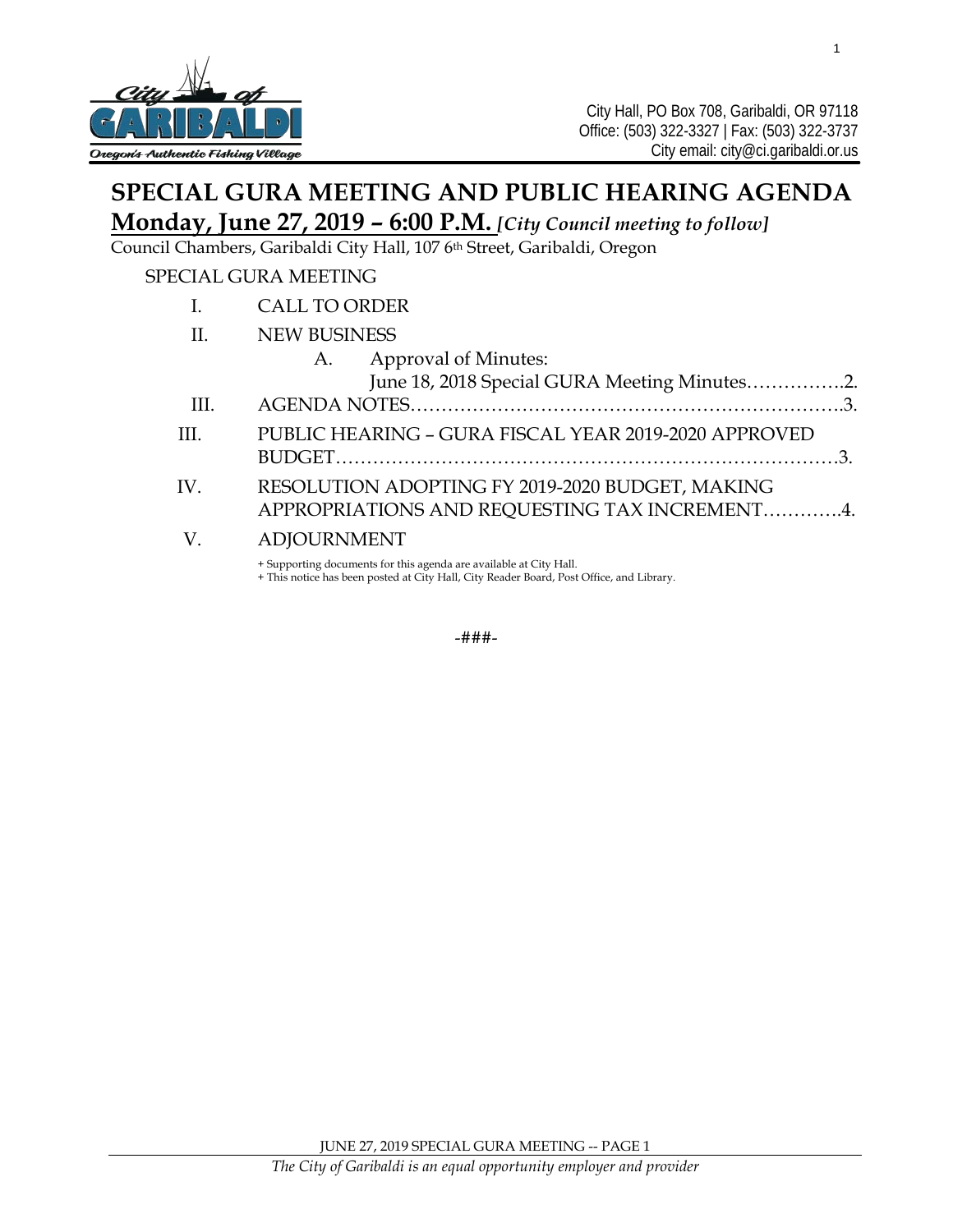

**P.O. Box 708 / 107 6th Street**  2**Garibaldi, OR 97118 Phone: (503) 322-3327 Fax: (503) 322-3737 Email: [city@ci.garibaldi.or.us](mailto:city@ci.garibaldi.or.us) Website: [www.ci.garibald.or.us](http://www.ci.garibald.or.us/)**

 $\overline{a}$ 

*The City of Garibaldi is an equal opportunity employer and provider*

## **SPECIAL GARIBALDI URBAN RENEWAL AGENCY MEETING**

Monday, June 18, 2018 Council Chambers, 107 6th Street, Garibaldi, 6:30 P.M.

I. CALL TO ORDER

Mayor Suzanne McCarthy called to order the Urban Renewal meeting at 6:35 p.m. Present were members Val Folkema, Larry Stewart and Joe Wrabek, Council President Judy Riggs and Council Vice President Marlene Westerfiled, and Councilmembers Melissa Elmore and Norm Shattuck, City Manager John O'Leary, Assistant City Manager Geoff Wullschlager and Administrative Assistant II Kylie Poklikuha. Member Roberta Bettis was excused.

II. RESOLUTION ADOPTING FY 2018-2019 BUDGET, MAKING APPROPRIATIONS AND REQUESTING TAX INCREMENT

> **MOTION Made by Riggs to approve the Resolution with the year amended. Seconded by Wrabek. AYES: Grice, McCarthy, Tish, Shattuck, Stewart, Wrabek. NAYS: None. Motion passed unanimously.**

III. ADJOURNMENT

Mayor Suzanne McCarthy adjourned the meeting at 6:34 p.m.

 $\overline{a}$ 

ATTEST: Judy Riggs, Mayor

Geoff Wullschlager, City Manager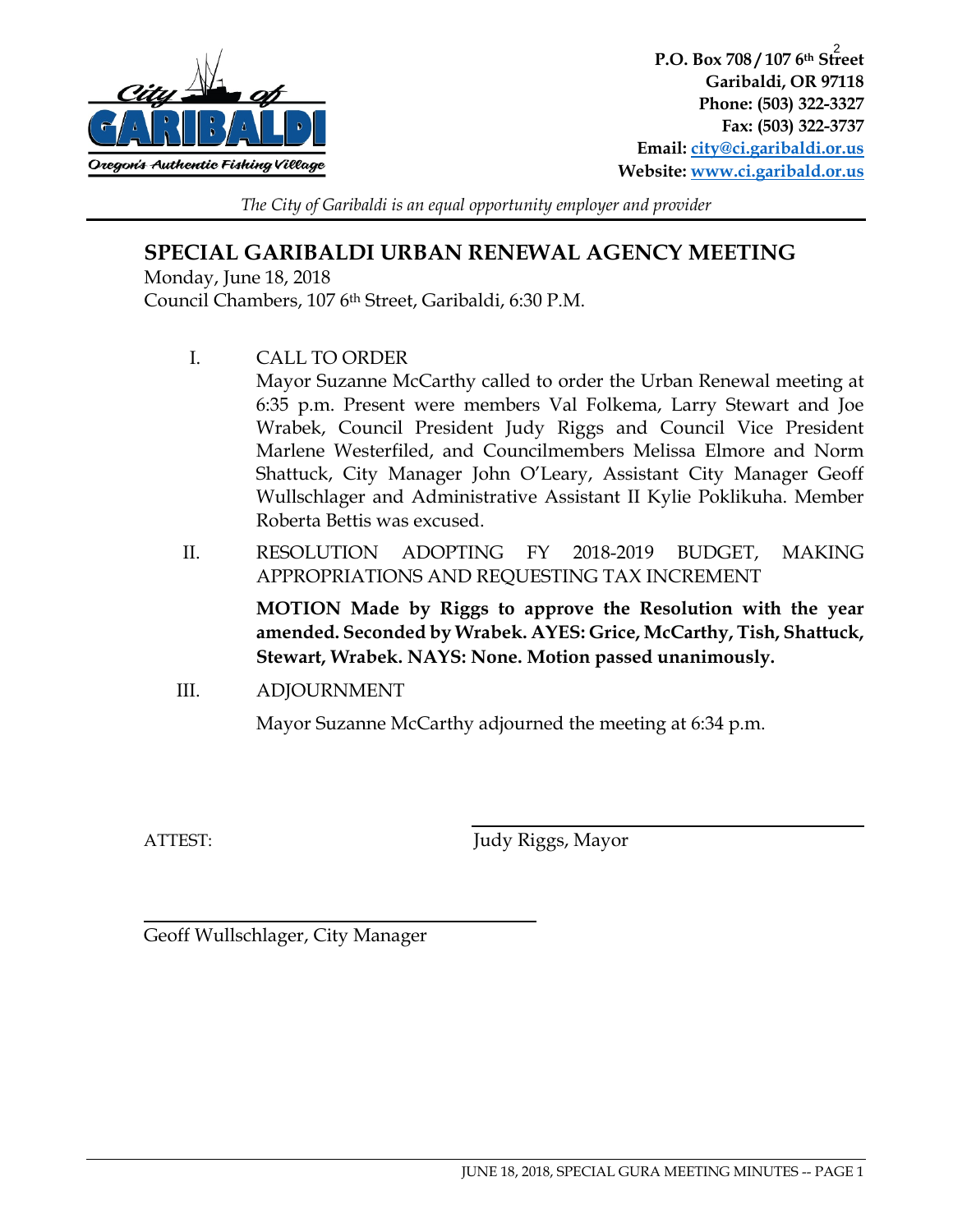

# **SPECIAL GURA MEETING**

Thursday, June 27, 2019, 6:00 P.M.

Council Chambers, Garibaldi City Hall

## **6:00 P.M.** – SPECIAL GURA BOARD MEETING

I. CALL TO ORDER

The Mayor should call the meeting to order and open the public hearing for the budget.

## II. PUBLIC HEARING OF THE FY 2019-2020 GURA BUDGET

The Mayor should call to order the public hearing for the FY 2019-20 GURA Budget. Please note time for the record. The Chair should say the following:

"*This is a public hearing regarding the fiscal year 2019-2020 budget. This budget was reviewed and approved by the Garibaldi Urban Renewal Agency Budget Committee on June 24th, 2019. Notice of this hearing has been posted around town, and a summary of the budget and a notice of this hearing were published in a local newspaper of record and on the City website, which was distributed earlier this month in accordance with state law*  and the rules of the urban renewal agency. At this time the budget officer is not suggesting *any changes to the budget as approved by the budget committee. If there are any comments on the budget, please state you name and address for the record before making your comment. Before we take any comments I will ask the budget officer to review the budget as presented.*"

At that point I'll go through the budget briefly if needed. Once the comments are out of the way the Chair can have the budget officer address any concerns of the public or the GURA board. Once there are no further questions the Chair should close the public hearing – please note the time for the record.

III. RESOLUTION ADOPTING THE FY 2019-2020 GARIBALDI URBAN RENEWAL AGENCY BUDGET, MAKING APPROPRIATIONS AND REQUESTING TAX INCREMENT

## (PAGE - 5)

The Chair should resume the regular meeting and ask if there are any other comments on the budget. If not, I would recommend a **MOTION to adopt a resolution adopting the fiscal year 2019-2020 budget for the Garibaldi Urban Renewal Agency, making appropriations and requesting taxes as approved by the GURA Budget Committee and as presented here.** 

IV. ADJOURNMENT

No motion is necessary, simply adjourn and state the time for the record.